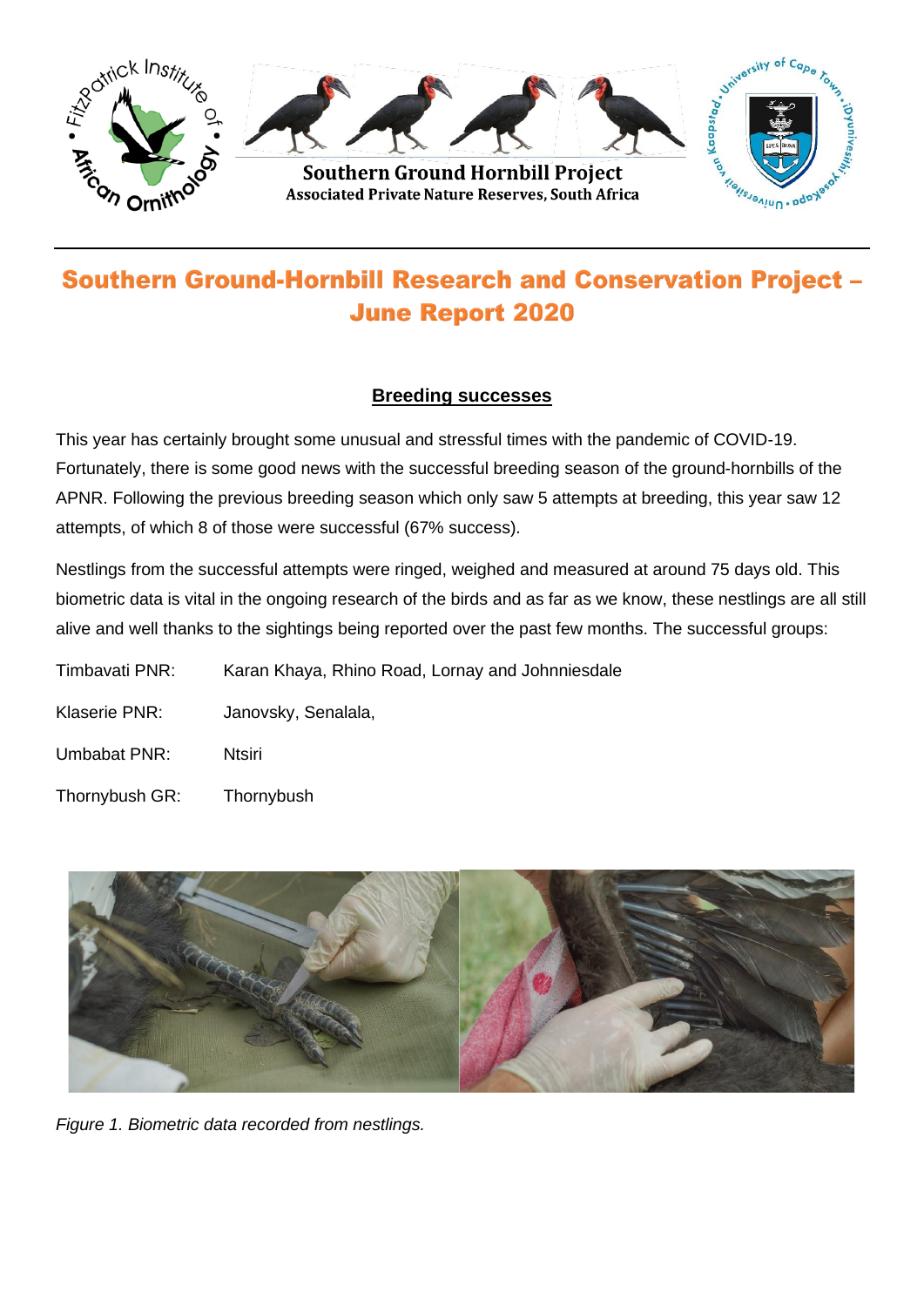

*Figure 2. Johnniesdale neslting after ringing, in roomy new nest (above left), Karan Khaya neslting (below left), Kyle with Thornybush nestling during ringing (right).*

# **Unsuccessful groups**

- Timbavati PNR: Hermansburg
- Klaserie PNR: Copenhagen and Pitlochry
- Balule NR: **Jejane**

Hermansburg failed at the incubation stage with the reason for failure being unknown, although after analysing camera trap footage, it appears that the incubating female was off the eggs for a large proportion of time. Both Copenhagen and Pitlochry group's nestlings fell victim to Leopard predation. Amazingly we caught this on our camera traps with both events occurring at around midday. Although unfortunate for the birds, it is a first for the project, and providing photographic proof on what we have always speculated in previous years. You may have seen the videos of this on our social media pages. Jejane also lost their nestling to which we presume was also predation after a sighting of a troop of baboons taking interest in the nest, however a camera trap was not up at the time. The predated chicks were all around 9 – 20 days old when they were predated. During this stage, they are still quite small and very vulnerable, and the female tends to join the group more often, leaving the nestling alone for longer periods.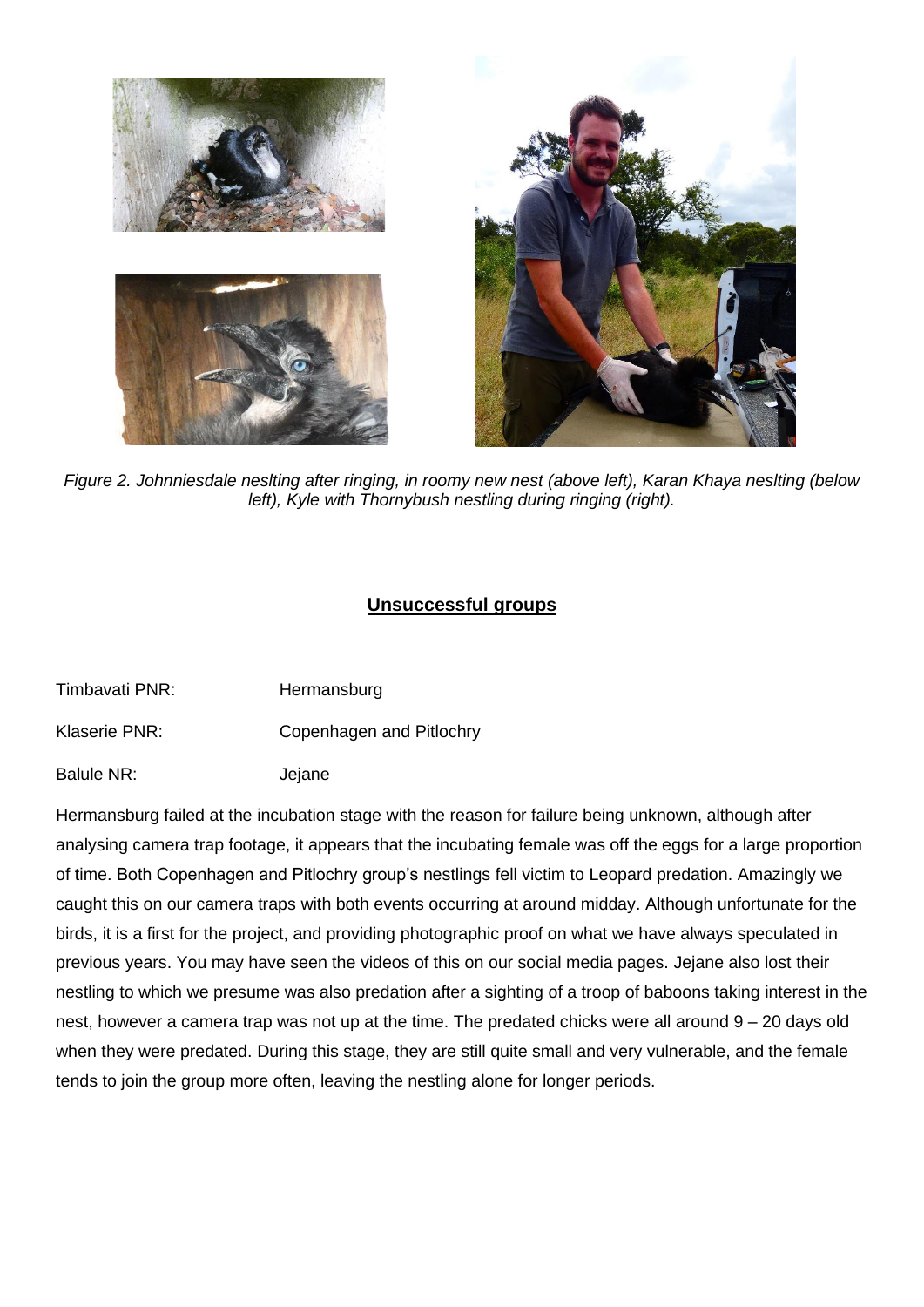

*Figure 3. Caught on camera! Camp George nest (Pitlochry group) on left, Copenhagen on right.*

## **New nests**

With the new season already approaching fast, we are hoping to replace some of the damaged and broken nests with the new design which are currently in production with The Mabula Ground Hornbill Project. Hopefully, these will go up in September in time for the coming season. Rhino Road (TPNR), Lillydale, (TPNR) Giraffe (TPNR), Strydom (KPNR) and Caroline (TPNR) groups all require new nests. Karan Khaya's (TPNR) nest is also starting to degrade quite badly but we are hoping it will last another season or two as this group have been successfully breeding every year since 2004!

The new nest design was a hit with the Johnniesdale group (TPNR) this season and we are hoping that they prove to withstand the battering's from the birds as well as the elements several years to come.



*Figure 4. New nest design made from polystyrene and M1 composite*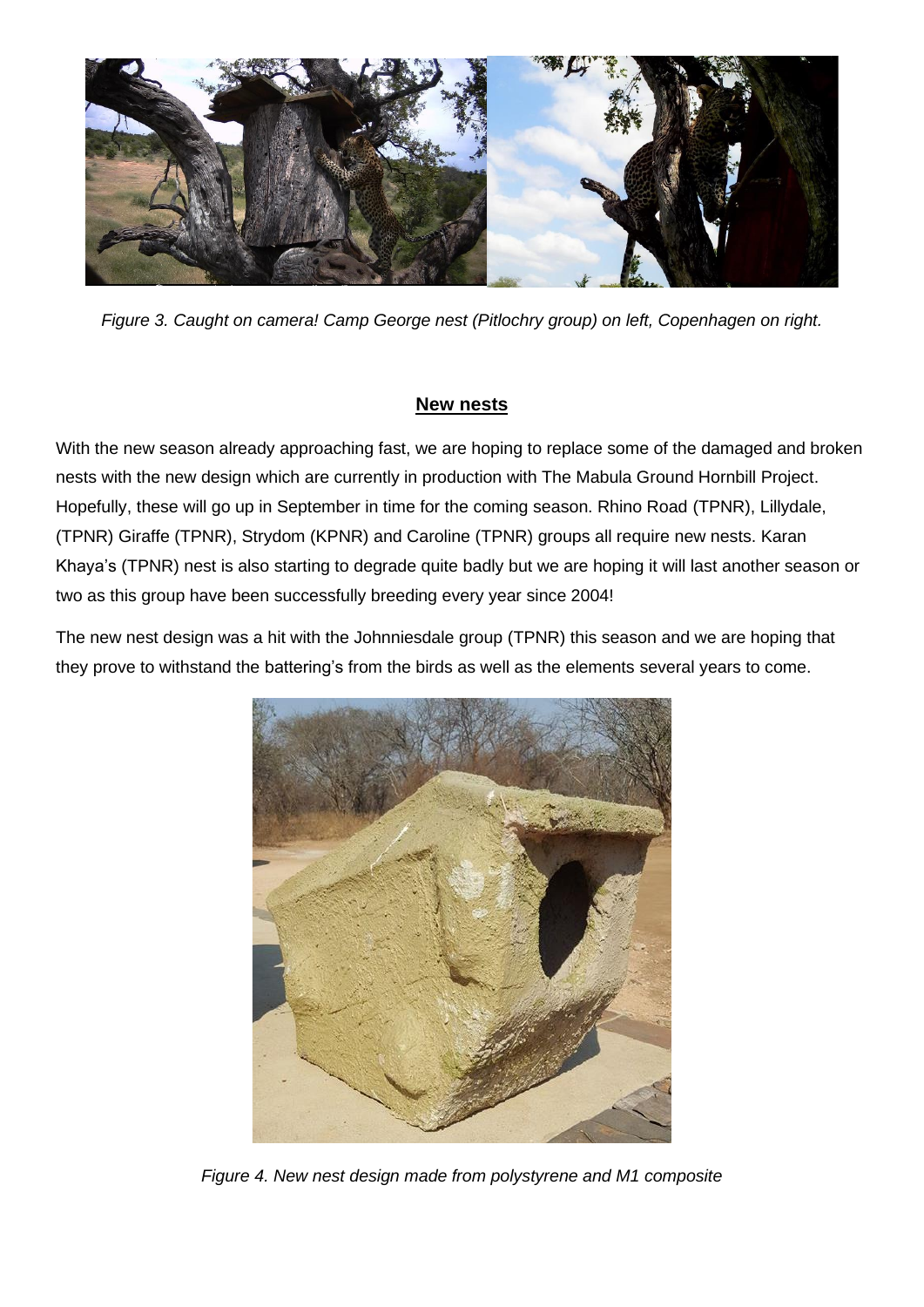### **Research**

The ongoing research continues, and Kyle is currently busy analysing some of the data which he has collected over the past few years. More precisely, he is analysing the effects of group size and composition on breeding success, as well as the individual signatures of ground-hornbill vocalisations.

Our playback experiments which we conducted back in February were successful. They provided us with great information on how the birds respond to the threat of intruding groups, and whether they can distinguish between different groups of birds. On hearing another groups' call, they tended to fly to a nearby tree and produce their territorial calls. Interestingly, the juveniles and sub adults rarely contributed to this group effort and remained hidden.

Carrie is collating her data for her MSc where she hopes to produce growth curves for the nestlings this past season. The mammoth task of all the camera trap analysis has been completed, thanks to lockdown providing us with no distractions.

We will be looking forward to returning to fieldwork in September!

#### **Sightings**

Over the past few months, we have been received an increasing number of sightings and have had several enquiries about the possibility of installing nests in different parts of the APNR.

Sightings from any area within the APNR is hugely useful to us, particularly in the more remote areas which we are not able to visit as frequently as we would like. It is near impossible for us to keep track of each group's composition changes and movements throughout the year and these sightings help fill gaps in our knowledge. Sightings outside of the APNR are also useful to us in trying to determine the areas which are currently being utilised by the birds.

If possible, reporting the sightings of juveniles within groups can help us determine a lot about a group and often plays a role in determining whether a nest can be installed or not. Juveniles in areas where there are no artificial nests are usually an indication that breeding is occurring in a natural nest, in which case we would not install any artificial nest. Natural nests are rare within the APNR (with only 3 viable ones left that we know of). These sightings also help us in determining the survival rate of young birds.

We encourage anyone with sightings of the birds to reach out to us and let us know any information on what you saw, particularly the location, number of birds, whether they have rings on the legs and the composition of females and males, as well as adults and immatures. Photos and videos are also welcomed.

We can be contacted via phone/WhatsApp on 071 235 8956 or email at [nghututu@gmail.com.](mailto:nghututu@gmail.com)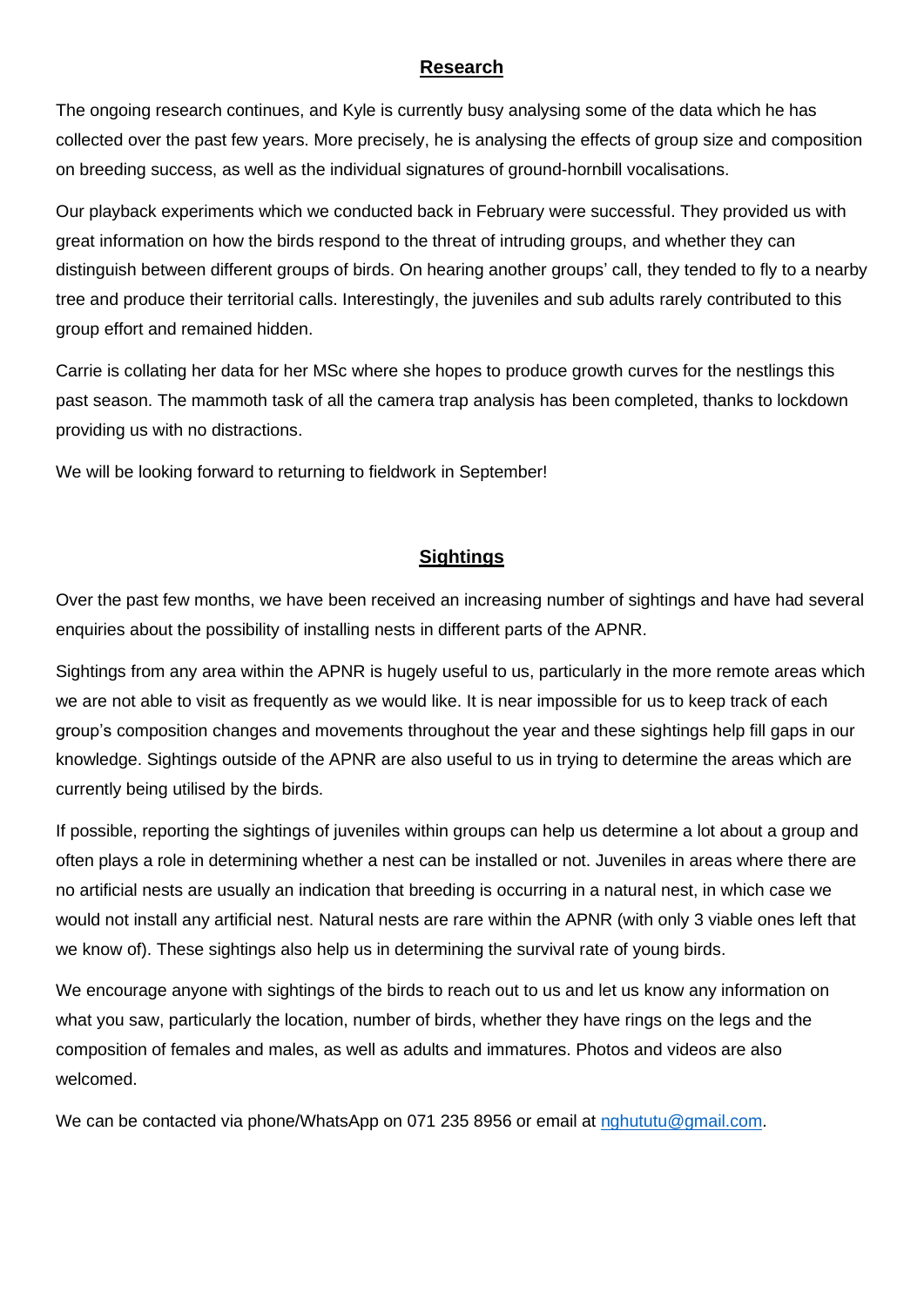

*Figure 5. Aging ground-hornbills. Top left: Juvenile with pale throat, brown feathers, and blue eyes. Top right: Immature sub-adult with blotchy throat, black feathers, and white on bill. Bottom left: Adult male with solid red throat, black feathers, and no white on bill. Bottom right: Adult female with blue and red throat, black feathers, and no white on bill.*

#### **Acknowledgements**

We thank the landowners and wardens of the APNR for their continued support and permission to work with the Ground-Hornbill groups on their properties. Special thanks to Bateleurs Nest, Mary Oppenheimer & Daughters Foundation, Alan Whyte, Peter Janovsky and Clive Coetzee for their generous donations towards the new vehicle which has made a massive difference, as well as Timbavati PNR, Klaserie PNR, Tanda Tula Lodge, Ntsiri PNR and Peter Smelting for helping with fuel. Many APNR members and staff have been of great help, both logistically and by reporting ground-hornbill sightings. We thank one and all.